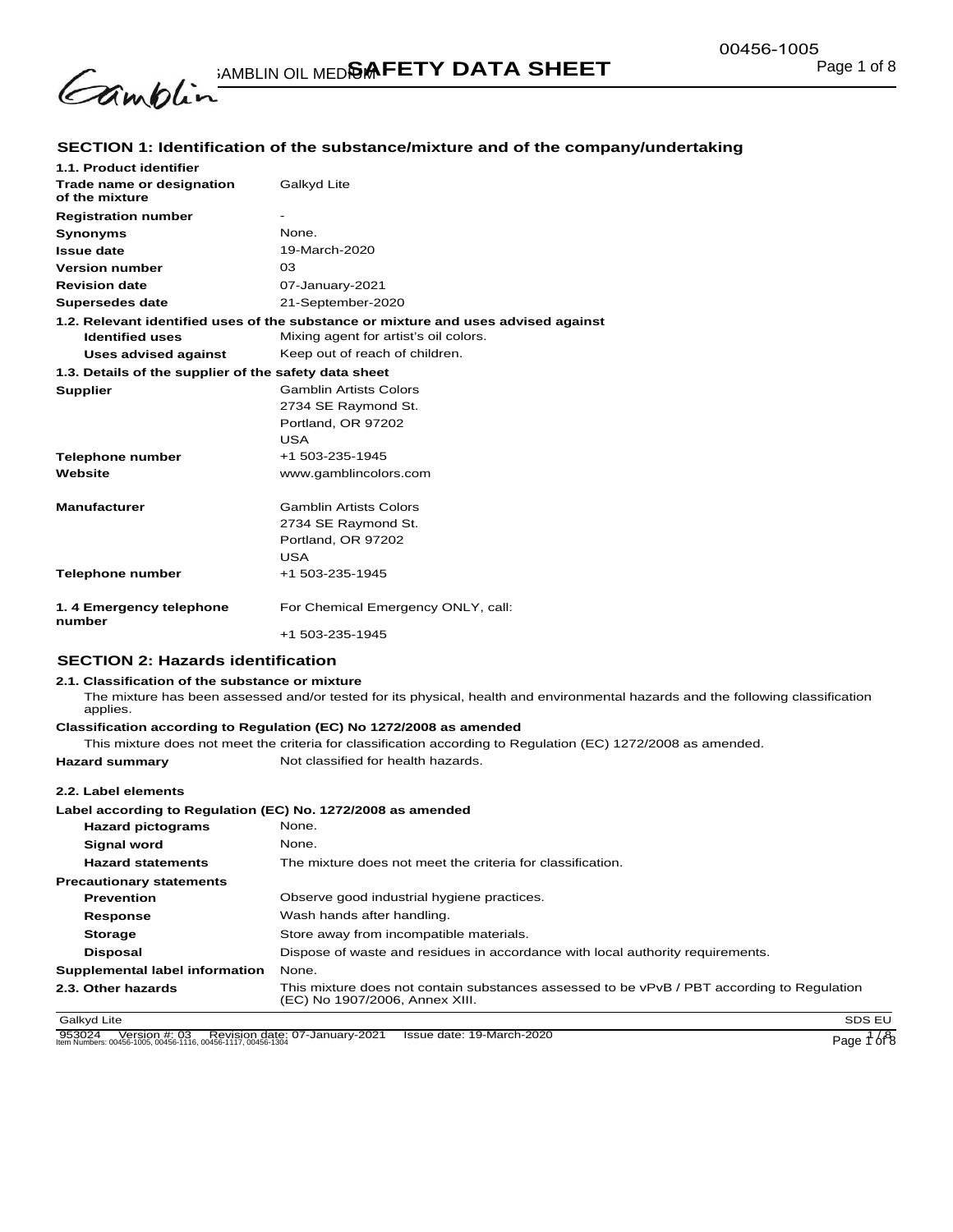## SFGHON 3: OGARPOSITION IN CLINE ON INGLES IN THE TERM OF THE COMPOSITION OF BAGE 2 of 8

| <del>3.2. Mixtures</del>                                                                                                                                                                                                                                                |                                                                                               |             |                                                                                                                                   |              |
|-------------------------------------------------------------------------------------------------------------------------------------------------------------------------------------------------------------------------------------------------------------------------|-----------------------------------------------------------------------------------------------|-------------|-----------------------------------------------------------------------------------------------------------------------------------|--------------|
| <b>General information</b>                                                                                                                                                                                                                                              |                                                                                               |             |                                                                                                                                   |              |
| <b>Chemical name</b>                                                                                                                                                                                                                                                    | %                                                                                             | EC No.      | <b>REACH Registration No.</b>                                                                                                     | <b>Notes</b> |
| Alkyd resin                                                                                                                                                                                                                                                             | $40 - 60$                                                                                     | Proprietary |                                                                                                                                   |              |
|                                                                                                                                                                                                                                                                         | <b>Classification: -</b>                                                                      |             |                                                                                                                                   |              |
| Petroleum Naptha                                                                                                                                                                                                                                                        | $40 - 60$                                                                                     | 920-901-0   |                                                                                                                                   |              |
|                                                                                                                                                                                                                                                                         |                                                                                               |             |                                                                                                                                   |              |
|                                                                                                                                                                                                                                                                         | Classification: Flam. Liq. 4;H227, Asp. Tox. 1;H304                                           |             |                                                                                                                                   | Р            |
| List of abbreviations and symbols that may be used above<br>#: This substance has been assigned Union workplace exposure limit(s).<br>M: M-factor<br>PBT: persistent, bioaccumulative and toxic substance.<br>vPvB: very persistent and very bioaccumulative substance. |                                                                                               |             |                                                                                                                                   |              |
| % w/w benzene (EINECS No 200-753-7).                                                                                                                                                                                                                                    |                                                                                               |             | Note P: The classification as a carcinogen or mutagen need not apply if it can be shown that the substance contains less than 0,1 |              |
| <b>Composition comments</b>                                                                                                                                                                                                                                             |                                                                                               |             | The full text for all H-statements is displayed in section 16.                                                                    |              |
| <b>SECTION 4: First aid measures</b>                                                                                                                                                                                                                                    |                                                                                               |             |                                                                                                                                   |              |
| <b>General information</b>                                                                                                                                                                                                                                              | protect themselves.                                                                           |             | Ensure that medical personnel are aware of the material(s) involved, and take precautions to                                      |              |
| 4.1. Description of first aid measures                                                                                                                                                                                                                                  |                                                                                               |             |                                                                                                                                   |              |
| Inhalation                                                                                                                                                                                                                                                              |                                                                                               |             | Move to fresh air. Call a physician if symptoms develop or persist.                                                               |              |
| Skin contact                                                                                                                                                                                                                                                            |                                                                                               |             | Wash off with soap and water. Get medical attention if irritation develops and persists.                                          |              |
| Eye contact<br>Ingestion                                                                                                                                                                                                                                                | Rinse mouth. Get medical attention if symptoms occur.                                         |             | Rinse with water. Get medical attention if irritation develops and persists.                                                      |              |
| 4.2. Most important symptoms                                                                                                                                                                                                                                            |                                                                                               |             | Exposure may cause temporary irritation, redness, or discomfort.                                                                  |              |
| and effects, both acute and<br>delayed                                                                                                                                                                                                                                  |                                                                                               |             |                                                                                                                                   |              |
| 4.3. Indication of any<br>immediate medical attention<br>and special treatment needed                                                                                                                                                                                   | Treat symptomatically.                                                                        |             |                                                                                                                                   |              |
| <b>SECTION 5: Firefighting measures</b>                                                                                                                                                                                                                                 |                                                                                               |             |                                                                                                                                   |              |
| <b>General fire hazards</b>                                                                                                                                                                                                                                             | No unusual fire or explosion hazards noted.                                                   |             |                                                                                                                                   |              |
| 5.1. Extinguishing media<br>Suitable extinguishing<br>media                                                                                                                                                                                                             | Alcohol resistant foam. Powder. Carbon dioxide (CO2).                                         |             |                                                                                                                                   |              |
| Unsuitable extinguishing<br>media                                                                                                                                                                                                                                       | Do not use water jet as an extinguisher, as this will spread the fire.                        |             |                                                                                                                                   |              |
| 5.2. Special hazards arising<br>from the substance or mixture                                                                                                                                                                                                           | During fire, gases hazardous to health may be formed.                                         |             |                                                                                                                                   |              |
| 5.3. Advice for firefighters<br><b>Special protective</b><br>equipment for firefighters                                                                                                                                                                                 | Self-contained breathing apparatus and full protective clothing must be worn in case of fire. |             |                                                                                                                                   |              |
| <b>Special fire fighting</b><br>procedures                                                                                                                                                                                                                              | Move containers from fire area if you can do so without risk.                                 |             |                                                                                                                                   |              |
| <b>Specific methods</b>                                                                                                                                                                                                                                                 |                                                                                               |             | Use standard firefighting procedures and consider the hazards of other involved materials.                                        |              |
| <b>SECTION 6: Accidental release measures</b>                                                                                                                                                                                                                           |                                                                                               |             |                                                                                                                                   |              |
| 6.1. Personal precautions, protective equipment and emergency procedures                                                                                                                                                                                                |                                                                                               |             |                                                                                                                                   |              |
| For non-emergency<br>personnel                                                                                                                                                                                                                                          |                                                                                               |             | Keep unnecessary personnel away. For personal protection, see section 8 of the SDS.                                               |              |
| For emergency responders                                                                                                                                                                                                                                                | SDS.                                                                                          |             | Keep unnecessary personnel away. Use personal protection recommended in Section 8 of the                                          |              |
| 6.2. Environmental precautions                                                                                                                                                                                                                                          |                                                                                               |             | Avoid discharge into drains, water courses or onto the ground.                                                                    |              |

Galkyd Lite SDS EU and the SDS EU and the SDS EU and the SDS EU and the SDS EU and the SDS EU and the SDS EU and the SDS EU and the SDS EU and the SDS EU and the SDS EU and the SDS EU and the SDS EU and the SDS EU and the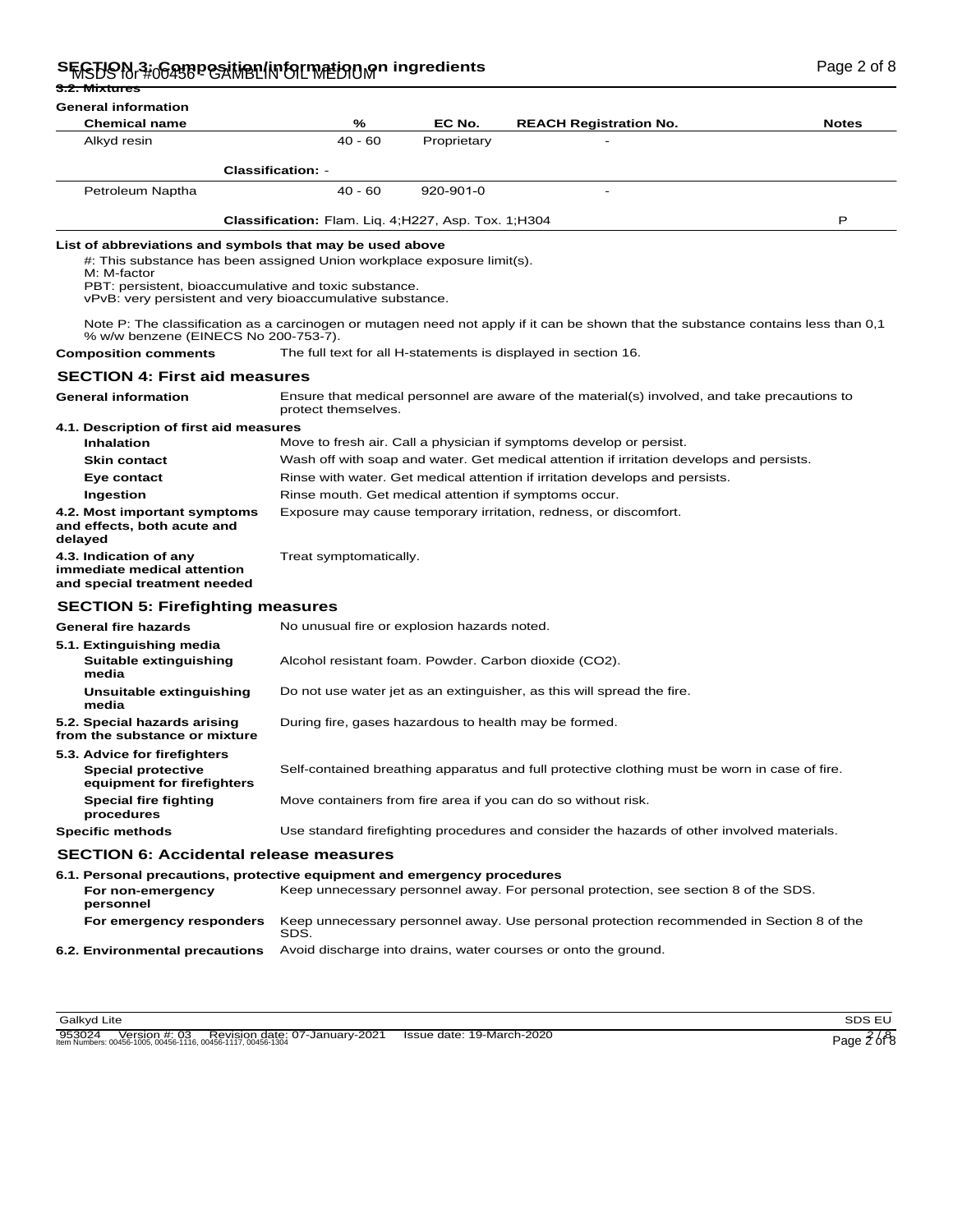|                                                                                                                | coMSiD&é0f#0045eanGAMBLIN OIL MEDIUM                                                                      | Use water spray to reduce vapours or divert vapour cloud drift.                                                                                                                                                             | Page 3 of 8 |
|----------------------------------------------------------------------------------------------------------------|-----------------------------------------------------------------------------------------------------------|-----------------------------------------------------------------------------------------------------------------------------------------------------------------------------------------------------------------------------|-------------|
|                                                                                                                | recovery, flush area with water.                                                                          | <u>Large Spills: Stop the flow of material, if this is without risk. Dike the spilled material, where this is -</u><br>possible. Absorb in vermiculite, dry sand or earth and place into containers. Following product      |             |
|                                                                                                                | remove residual contamination.                                                                            | Small Spills: Wipe up with absorbent material (e.g. cloth, fleece). Clean surface thoroughly to                                                                                                                             |             |
|                                                                                                                | Never return spills to original containers for re-use.                                                    |                                                                                                                                                                                                                             |             |
| 6.4. Reference to other<br>sections                                                                            |                                                                                                           | For personal protection, see section 8 of the SDS. For waste disposal, see section 13 of the SDS.                                                                                                                           |             |
| <b>SECTION 7: Handling and storage</b>                                                                         |                                                                                                           |                                                                                                                                                                                                                             |             |
| 7.1. Precautions for safe<br>handling                                                                          | Avoid prolonged exposure. Observe good industrial hygiene practices.                                      |                                                                                                                                                                                                                             |             |
| 7.2. Conditions for safe<br>storage, including any<br>incompatibilities                                        | Store in tightly closed container. Store away from incompatible materials (see section 10 of the<br>SDS). |                                                                                                                                                                                                                             |             |
| 7.3. Specific end use(s)                                                                                       | Mixing agent for artist's oil colors.                                                                     |                                                                                                                                                                                                                             |             |
|                                                                                                                | <b>SECTION 8: Exposure controls/personal protection</b>                                                   |                                                                                                                                                                                                                             |             |
| 8.1. Control parameters                                                                                        |                                                                                                           |                                                                                                                                                                                                                             |             |
| <b>Occupational exposure limits</b><br><b>Czech Republic. OELs. Government Decree 361</b><br><b>Components</b> | Type                                                                                                      | Value                                                                                                                                                                                                                       |             |
| Petroleum Naptha (CAS                                                                                          | Ceiling                                                                                                   | 1000 mg/m $3$                                                                                                                                                                                                               |             |
| 64742-48-9)                                                                                                    |                                                                                                           |                                                                                                                                                                                                                             |             |
|                                                                                                                | <b>TWA</b>                                                                                                | 200 mg/m3                                                                                                                                                                                                                   |             |
| Denmark. Exposure Limit Values<br><b>Components</b>                                                            | Type                                                                                                      | Value                                                                                                                                                                                                                       |             |
| Petroleum Naptha (CAS<br>64742-48-9)                                                                           | <b>TLV</b>                                                                                                | 25 ppm                                                                                                                                                                                                                      |             |
|                                                                                                                |                                                                                                           |                                                                                                                                                                                                                             |             |
|                                                                                                                |                                                                                                           | Estonia. OELs. Occupational Exposure Limits of Hazardous Substances. (Annex of Regulation No. 293 of 18 September                                                                                                           |             |
| 2001)<br><b>Components</b>                                                                                     | Type                                                                                                      | Value                                                                                                                                                                                                                       |             |
| Petroleum Naptha (CAS                                                                                          | <b>STEL</b>                                                                                               | 300 mg/m3                                                                                                                                                                                                                   |             |
| 64742-48-9)                                                                                                    |                                                                                                           | 50 ppm                                                                                                                                                                                                                      |             |
|                                                                                                                | <b>TWA</b>                                                                                                | 150 mg/m3                                                                                                                                                                                                                   |             |
|                                                                                                                |                                                                                                           | 25 ppm                                                                                                                                                                                                                      |             |
| <b>Finland. Workplace Exposure Limits</b>                                                                      |                                                                                                           |                                                                                                                                                                                                                             |             |
| Components                                                                                                     | Type                                                                                                      | Value                                                                                                                                                                                                                       |             |
| Petroleum Naptha (CAS<br>64742-48-9)                                                                           | <b>TWA</b>                                                                                                | 500 mg/m3                                                                                                                                                                                                                   |             |
|                                                                                                                |                                                                                                           | Germany. DFG MAK List (advisory OELs). Commission for the Investigation of Health Hazards of Chemical Compounds                                                                                                             |             |
| in the Work Area (DFG)<br><b>Components</b>                                                                    | <b>Type</b>                                                                                               | Value                                                                                                                                                                                                                       |             |
| Petroleum Naptha (CAS<br>64742-48-9)                                                                           | <b>TWA</b>                                                                                                | 300 mg/m3                                                                                                                                                                                                                   |             |
|                                                                                                                |                                                                                                           | 50 ppm                                                                                                                                                                                                                      |             |
|                                                                                                                |                                                                                                           | Poland. Ordinance of the Minister of Labour and Social Policy on 6 June 2014 on the maximum permissible<br>concentrations and intensities of harmful health factors in the work environment, Journal of Laws 2014, item 817 |             |
| <b>Components</b>                                                                                              | <b>Type</b>                                                                                               | Value                                                                                                                                                                                                                       |             |
| Petroleum Naptha (CAS<br>64742-48-9)                                                                           | <b>STEL</b>                                                                                               | 900 mg/m3                                                                                                                                                                                                                   |             |

Galkyd Lite SDS EU and the SDS EU and the SDS EU and the SDS EU and the SDS EU and the SDS EU and the SDS EU and the SDS EU and the SDS EU and the SDS EU and the SDS EU and the SDS EU and the SDS EU and the SDS EU and the

953024 Version #: 03 Revision date: 07-January-2021 Issue date: 19-March-2020<br>Item Numbers: 00456-1005, 00456-1116, 00456-1117, 00456-1304 Page 3 of 8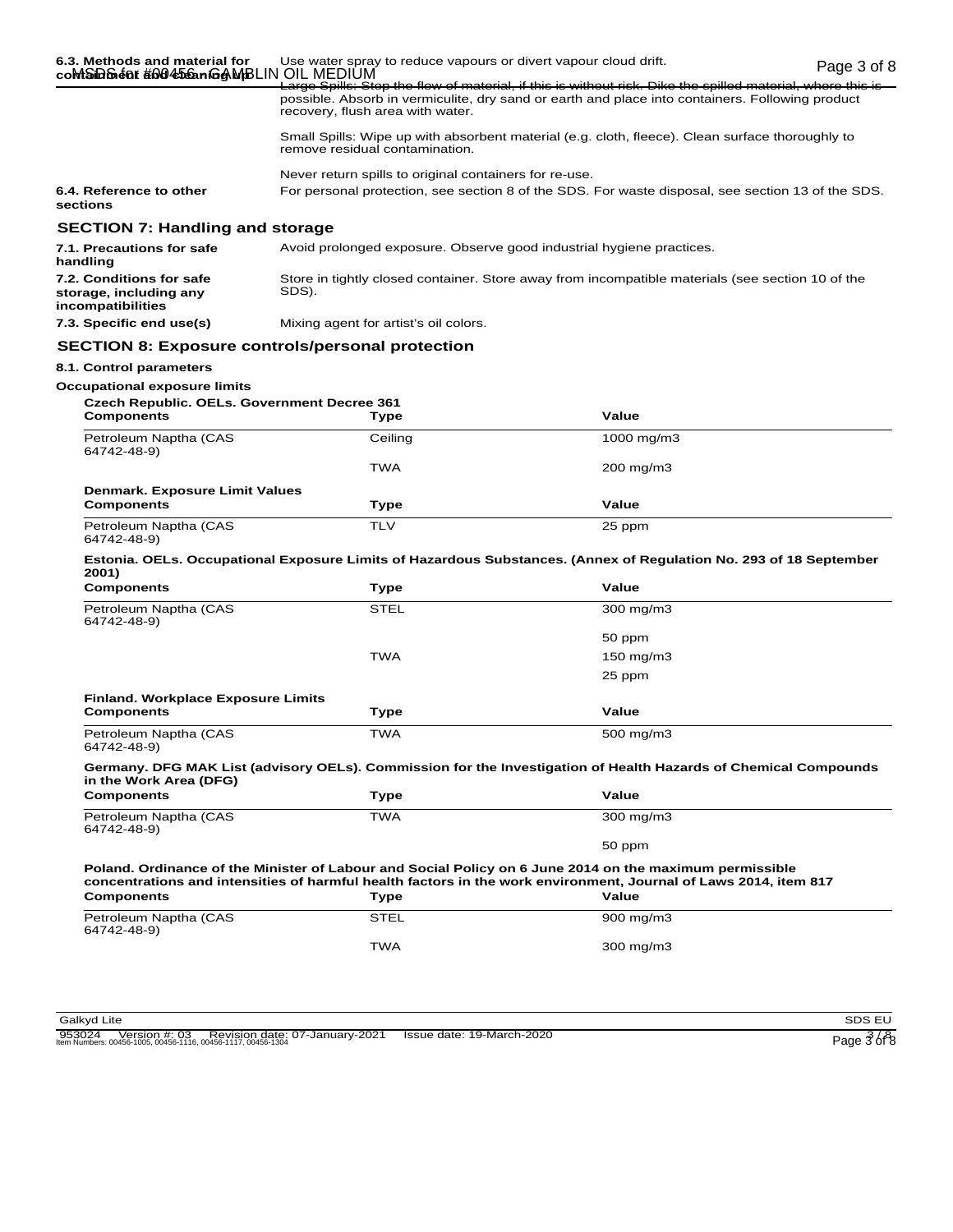#### Page 4 of 8 MSDS for #00456 - GAMBLIN OIL MEDIUM **Sweden. OELs. Work Environment Authority (AV), Occupational Exposure Limit Values (AFS 2015:7)**  $\epsilon$ **Components Type Value Value Value Value**

| Page 4 of 8 |  |  |
|-------------|--|--|
|             |  |  |

|                                                      | . .                                                                                                                                                                                                                                                                                                                                                                |                |  |  |
|------------------------------------------------------|--------------------------------------------------------------------------------------------------------------------------------------------------------------------------------------------------------------------------------------------------------------------------------------------------------------------------------------------------------------------|----------------|--|--|
| Petroleum Naptha (CAS<br>64742-48-9)                 | <b>STEL</b>                                                                                                                                                                                                                                                                                                                                                        | 300 mg/m3      |  |  |
|                                                      |                                                                                                                                                                                                                                                                                                                                                                    | 50 ppm         |  |  |
|                                                      | <b>TWA</b>                                                                                                                                                                                                                                                                                                                                                         | 150 mg/m $3$   |  |  |
|                                                      |                                                                                                                                                                                                                                                                                                                                                                    | 25 ppm         |  |  |
| Switzerland. SUVA Grenzwerte am Arbeitsplatz         |                                                                                                                                                                                                                                                                                                                                                                    |                |  |  |
| <b>Components</b>                                    | Type                                                                                                                                                                                                                                                                                                                                                               | Value          |  |  |
| Petroleum Naptha (CAS<br>64742-48-9)                 | <b>STEL</b>                                                                                                                                                                                                                                                                                                                                                        | $600$ mg/m $3$ |  |  |
|                                                      |                                                                                                                                                                                                                                                                                                                                                                    | $100$ ppm      |  |  |
|                                                      | <b>TWA</b>                                                                                                                                                                                                                                                                                                                                                         | 300 mg/m3      |  |  |
|                                                      |                                                                                                                                                                                                                                                                                                                                                                    | 50 ppm         |  |  |
| <b>Biological limit values</b>                       | No biological exposure limits noted for the ingredient(s).                                                                                                                                                                                                                                                                                                         |                |  |  |
| <b>Recommended monitoring</b><br>procedures          | Follow standard monitoring procedures.                                                                                                                                                                                                                                                                                                                             |                |  |  |
| Derived no effect levels<br>(DNELs)                  | Not available.                                                                                                                                                                                                                                                                                                                                                     |                |  |  |
| <b>Predicted no effect</b><br>concentrations (PNECs) | Not available.                                                                                                                                                                                                                                                                                                                                                     |                |  |  |
| 8.2. Exposure controls                               |                                                                                                                                                                                                                                                                                                                                                                    |                |  |  |
| Appropriate engineering<br>controls                  | Good general ventilation should be used. Ventilation rates should be matched to conditions. If<br>applicable, use process enclosures, local exhaust ventilation, or other engineering controls to<br>maintain airborne levels below recommended exposure limits. If exposure limits have not been<br>established, maintain airborne levels to an acceptable level. |                |  |  |
|                                                      | Individual protection measures, such as personal protective equipment                                                                                                                                                                                                                                                                                              |                |  |  |
| <b>General information</b>                           | Personal protection equipment should be chosen according to the CEN standards and in<br>discussion with the supplier of the personal protective equipment.                                                                                                                                                                                                         |                |  |  |
| <b>Eye/face protection</b>                           | Wear safety glasses with side shields (or goggles).                                                                                                                                                                                                                                                                                                                |                |  |  |
| <b>Skin protection</b>                               |                                                                                                                                                                                                                                                                                                                                                                    |                |  |  |
| - Hand protection                                    | Wear protective gloves.                                                                                                                                                                                                                                                                                                                                            |                |  |  |
| - Other                                              | Wear appropriate chemical resistant clothing.                                                                                                                                                                                                                                                                                                                      |                |  |  |
| <b>Respiratory protection</b>                        | In case of insufficient ventilation, wear suitable respiratory equipment.                                                                                                                                                                                                                                                                                          |                |  |  |
| <b>Thermal hazards</b>                               | Wear appropriate thermal protective clothing, when necessary.                                                                                                                                                                                                                                                                                                      |                |  |  |
| Hygiene measures                                     | Always observe good personal hygiene measures, such as washing after handling the material<br>and before eating, drinking, and/or smoking. Routinely wash work clothing and protective<br>equipment to remove contaminants.                                                                                                                                        |                |  |  |
| <b>Environmental exposure</b><br>controls            | Emissions from ventilation or work process equipment should be checked to ensure they comply<br>with the requirements of environmental protection legislation. Fume scrubbers, filters or<br>engineering modifications to the process equipment may be necessary to reduce emissions to<br>acceptable levels.                                                      |                |  |  |

### **SECTION 9: Physical and chemical properties**

#### **9.1. Information on basic physical and chemical properties**

| Appearance                                 |                                              |
|--------------------------------------------|----------------------------------------------|
| <b>Physical state</b>                      | Liquid.                                      |
| <b>Form</b>                                | Liquid.                                      |
| Colour                                     | Amber.                                       |
| Odour                                      | Characteristic hydrocarbon.                  |
| Odour threshold                            | Not available.                               |
| рH                                         | Not available.                               |
| Melting point/freezing point               | Not available.                               |
| Initial boiling point and boiling<br>range | Not available.                               |
| <b>Flash point</b>                         | 65,0 °C (149,0 °F) Pensky-Martens Closed Cup |
| <b>Evaporation rate</b>                    | < 1                                          |

Galkyd Lite SDS EU and the SDS EU and the SDS EU and the SDS EU and the SDS EU and the SDS EU and the SDS EU and the SDS EU and the SDS EU and the SDS EU and the SDS EU and the SDS EU and the SDS EU and the SDS EU and the

953024 Version #: 03 Revision date: 07-January-2021 Issue date: 19-March-2020<br>Item Numbers: 00456-1005, 00456-1116, 00456-1117, 00456-1304 Page 4 of 8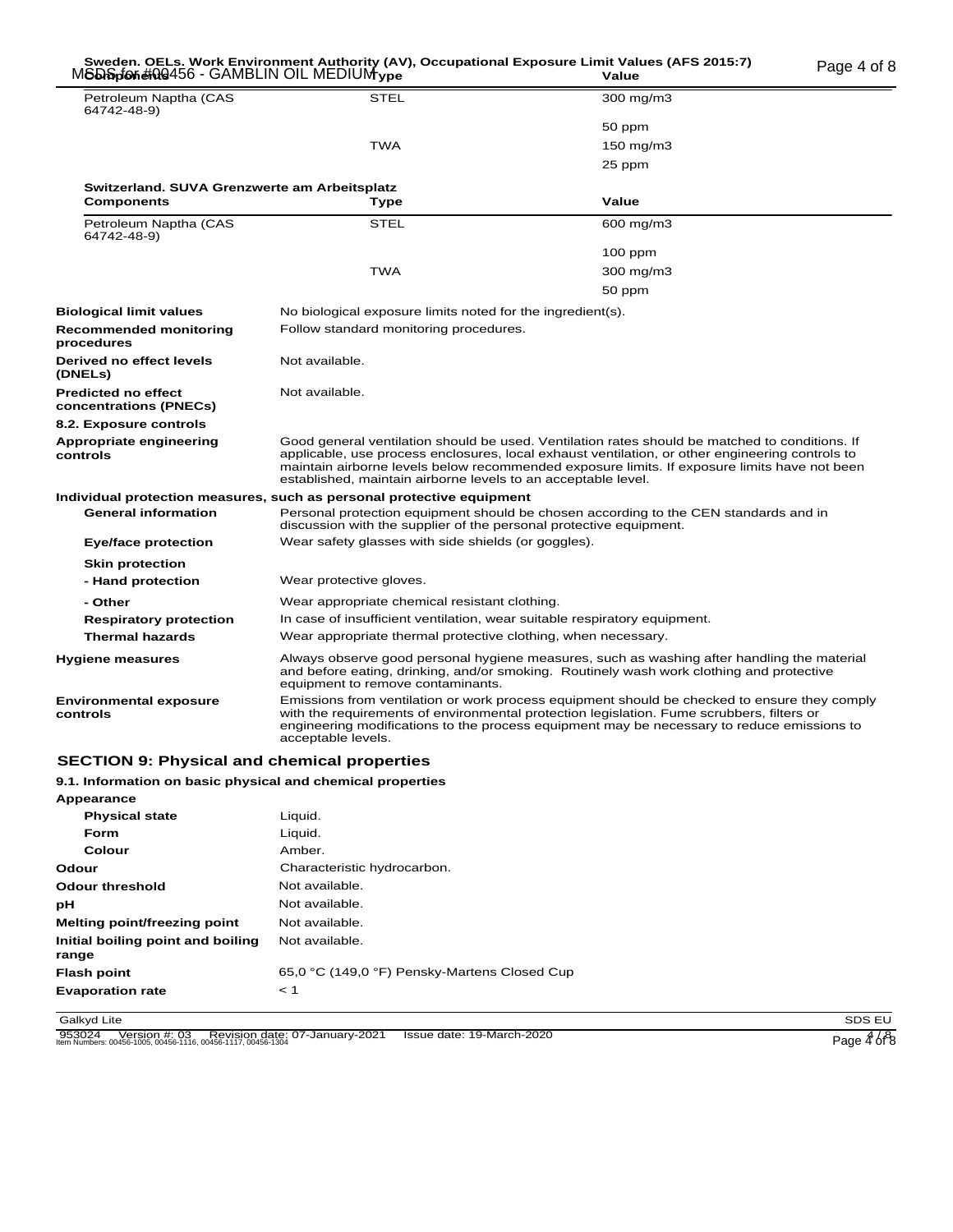#### Flammability (solid, gas) Not applicable.<br>பาฟริพิลม*์มา #มินิล์5*ดิ การ2MBLIN QIL MEDIUM **Upper/lower flammability or explosive limits**

| <b>Flammability limit - lower</b><br>$(\%)$       | Not available.                                                                                    |
|---------------------------------------------------|---------------------------------------------------------------------------------------------------|
| <b>Flammability limit - upper</b><br>$(\%)$       | Not available.                                                                                    |
| Vapour pressure                                   | $<$ 0,1 kPa @ 68°F (20°C)                                                                         |
| Vapour density                                    | 5                                                                                                 |
| <b>Relative density</b>                           | Not available.                                                                                    |
| Solubility(ies)                                   | Negligible.                                                                                       |
| <b>Partition coefficient</b><br>(n-octanol/water) | Not available.                                                                                    |
| <b>Auto-ignition temperature</b>                  | 230 °C (446 °F)                                                                                   |
| <b>Decomposition temperature</b>                  | Not available.                                                                                    |
| <b>Viscosity</b>                                  | $62 \text{ mm}^2$ /s                                                                              |
| <b>Viscosity temperature</b>                      | 40 °C (104 °F)                                                                                    |
| <b>Explosive properties</b>                       | Not explosive.                                                                                    |
| <b>Oxidising properties</b>                       | Not oxidising.                                                                                    |
| 9.2. Other information                            | No relevant additional information available.                                                     |
| <b>SECTION 10: Stability and reactivity</b>       |                                                                                                   |
| .                                                 | 그는 그 사람들은 그 사람들은 그 사람들을 하고 있다. 그 사람들은 그 사람들은 그 사람들을 지나가고 있다. 그 사람들은 그 사람들은 그 사람들은 그 사람들을 지나가고 있다. |

| 10.1. Reactivity                            | The product is stable and non-reactive under normal conditions of use, storage and transport. |
|---------------------------------------------|-----------------------------------------------------------------------------------------------|
| 10.2. Chemical stability                    | Material is stable under normal conditions.                                                   |
| 10.3. Possibility of hazardous<br>reactions | No dangerous reaction known under conditions of normal use.                                   |
| 10.4. Conditions to avoid                   | Avoid temperatures exceeding the flash point. Contact with incompatible materials.            |
| 10.5. Incompatible materials                | Strong oxidising agents.                                                                      |
| 10.6. Hazardous<br>decomposition products   | No hazardous decomposition products are known.                                                |

## **SECTION 11: Toxicological information**

| <b>General information</b>               | Occupational exposure to the substance or mixture may cause adverse effects. |
|------------------------------------------|------------------------------------------------------------------------------|
| Information on likely routes of exposure |                                                                              |
| <b>Inhalation</b>                        | Prolonged inhalation may be harmful.                                         |
| <b>Skin contact</b>                      | Prolonged skin contact may cause temporary irritation.                       |
| Eye contact                              | Direct contact with eyes may cause temporary irritation.                     |
| Ingestion                                | May cause discomfort if swallowed.                                           |
| <b>Symptoms</b>                          | Exposure may cause temporary irritation, redness, or discomfort.             |
|                                          |                                                                              |

## **11.1. Information on toxicological effects**

**Acute toxicity**

| <b>Components</b>                                                                       | <b>Species</b>                                           | <b>Test Results</b>                                               |                               |
|-----------------------------------------------------------------------------------------|----------------------------------------------------------|-------------------------------------------------------------------|-------------------------------|
| Petroleum Naptha (CAS 64742-48-9)                                                       |                                                          |                                                                   |                               |
| <u>Acute</u>                                                                            |                                                          |                                                                   |                               |
| <b>Dermal</b>                                                                           |                                                          |                                                                   |                               |
| Liquid                                                                                  |                                                          |                                                                   |                               |
| <b>LD50</b>                                                                             | Rabbit                                                   | $> 5000$ mg/kg                                                    |                               |
| <b>Inhalation</b>                                                                       |                                                          |                                                                   |                               |
| Vapour                                                                                  |                                                          |                                                                   |                               |
| <b>LC50</b>                                                                             | Rat                                                      | $>$ 5000 mg/m <sup>3</sup> , 4 hr                                 |                               |
| Oral                                                                                    |                                                          |                                                                   |                               |
| Liquid                                                                                  |                                                          |                                                                   |                               |
| <b>LD50</b>                                                                             | Rat                                                      | $> 5000$ mg/kg                                                    |                               |
| <b>Skin corrosion/irritation</b>                                                        | Prolonged skin contact may cause temporary irritation.   |                                                                   |                               |
| Serious eye damage/eye<br>irritation                                                    | Direct contact with eyes may cause temporary irritation. |                                                                   |                               |
| <b>Respiratory sensitisation</b>                                                        |                                                          | Based on available data, the classification criteria are not met. |                               |
| Galkyd Lite                                                                             |                                                          |                                                                   | SDS EU                        |
| 953024<br>Version #: 03<br>Item Numbers: 00456-1005, 00456-1116, 00456-1117, 00456-1304 | Revision date: 07-January-2021                           | Issue date: 19-March-2020                                         | Page $\frac{5}{6}$ $\sqrt{8}$ |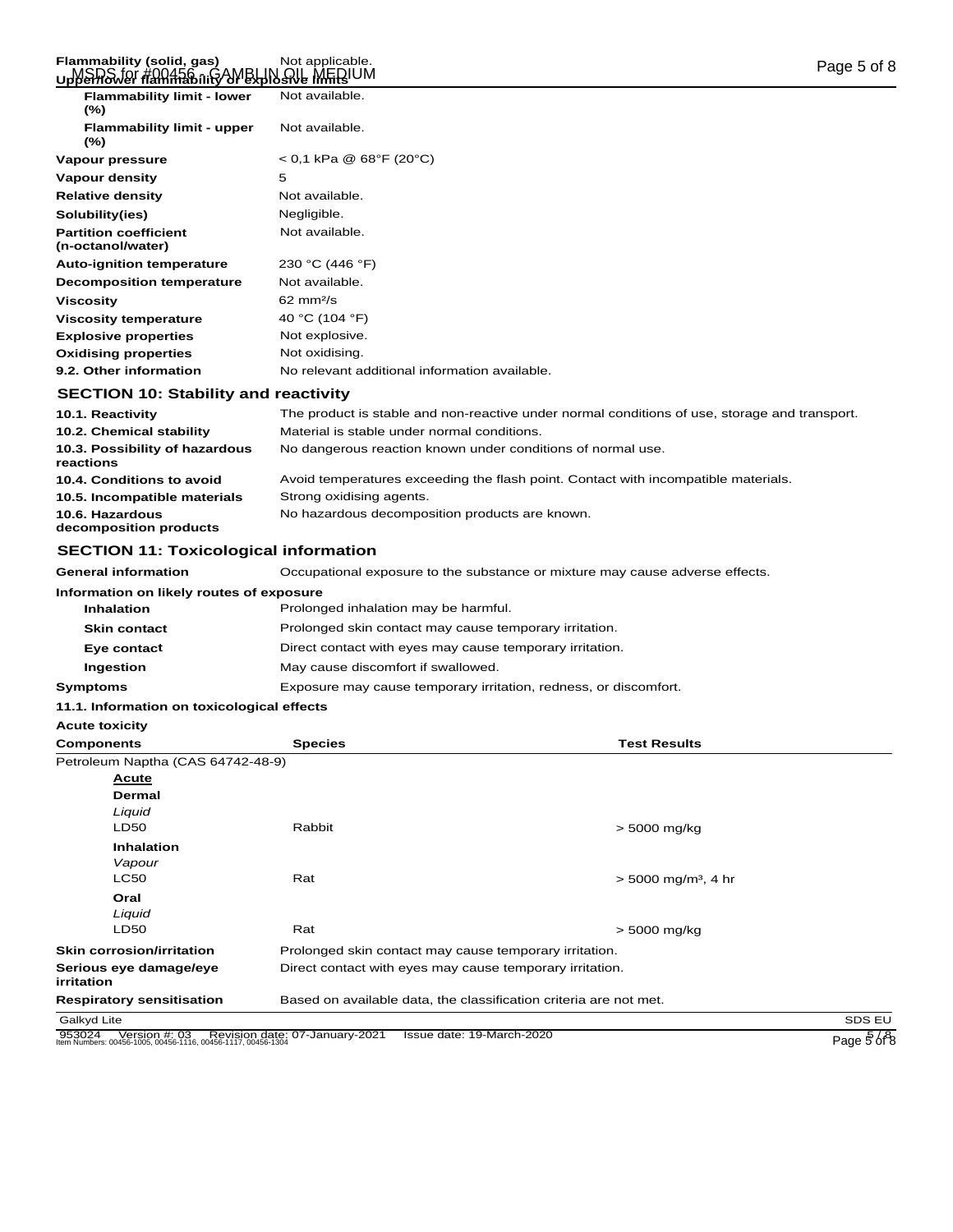| <b>Octril Cell Indiagementy</b> | <u>Basca on available data, the classification chilena are not met.</u> |
|---------------------------------|-------------------------------------------------------------------------|
| Carcinogenicity                 | Based on available data, the classification criteria are not met.       |

| (as amended)                                                  |                           | Hungary, 26/2000 EüM Ordinance on protection against and preventing risk relating to exposure to carcinogens at work |
|---------------------------------------------------------------|---------------------------|----------------------------------------------------------------------------------------------------------------------|
| Petroleum Naptha (CAS 64742-48-9)                             |                           |                                                                                                                      |
| <b>IARC Monographs. Overall Evaluation of Carcinogenicity</b> |                           |                                                                                                                      |
| Petroleum Naptha (CAS 64742-48-9)                             |                           | 3 Not classifiable as to carcinogenicity to humans.                                                                  |
| <b>Reproductive toxicity</b>                                  |                           | Based on available data, the classification criteria are not met.                                                    |
| Specific target organ toxicity -<br>single exposure           |                           | Based on available data, the classification criteria are not met.                                                    |
| Specific target organ toxicity -<br>repeated exposure         |                           | Based on available data, the classification criteria are not met.                                                    |
| <b>Aspiration hazard</b>                                      | Not available.            |                                                                                                                      |
| <b>Mixture versus substance</b><br>information                | No information available. |                                                                                                                      |
| <b>Other information</b>                                      | Not available.            |                                                                                                                      |

### **SECTION 12: Ecological information**

**12.1. Toxicity EXEC BASED ENDING MENUION** Based on available data, the classification criteria are not met for hazardous to the aquatic<br>environment.

| <b>Components</b>                                         |                                                                                                                                                                                            | <b>Species</b>                                                               | <b>Test Results</b> |  |
|-----------------------------------------------------------|--------------------------------------------------------------------------------------------------------------------------------------------------------------------------------------------|------------------------------------------------------------------------------|---------------------|--|
| Petroleum Naptha (CAS 64742-48-9)                         |                                                                                                                                                                                            |                                                                              |                     |  |
| <b>Aquatic</b>                                            |                                                                                                                                                                                            |                                                                              |                     |  |
| Acute                                                     |                                                                                                                                                                                            |                                                                              |                     |  |
| Algae                                                     | EL <sub>0</sub>                                                                                                                                                                            | Pseudokirchnerella subcapitata                                               | 1000 mg/l, 72 hr    |  |
|                                                           | <b>NOELR</b>                                                                                                                                                                               | Pseudokirchnerella subcapitata                                               | 1000 mg/l, 72 hr    |  |
| Crustacea                                                 | EL <sub>0</sub>                                                                                                                                                                            | Daphnia magna                                                                | 1000 mg/l, 48 hr    |  |
| Fish                                                      | LL0                                                                                                                                                                                        | Oncorhynchus mykiss                                                          | 1000 mg/l, 96 hr    |  |
| Chronic                                                   |                                                                                                                                                                                            |                                                                              |                     |  |
| Crustacea                                                 | <b>NOELR</b>                                                                                                                                                                               | Daphnia magna                                                                | 1 mg/l, 21 d        |  |
| 12.2. Persistence and<br>degradability                    |                                                                                                                                                                                            | No data is available on the degradability of any ingredients in the mixture. |                     |  |
| 12.3. Bioaccumulative potential                           | No data available.                                                                                                                                                                         |                                                                              |                     |  |
| <b>Partition coefficient</b><br>n-octanol/water (log Kow) | Not available.                                                                                                                                                                             |                                                                              |                     |  |
| <b>Bioconcentration factor (BCF)</b>                      | Not available.                                                                                                                                                                             |                                                                              |                     |  |
| 12.4. Mobility in soil                                    | The product is insoluble in water.                                                                                                                                                         |                                                                              |                     |  |
| 12.5. Results of PBT and vPvB<br>assessment               | This mixture does not contain substances assessed to be vPvB / PBT according to Regulation<br>(EC) No 1907/2006, Annex XIII.                                                               |                                                                              |                     |  |
| 12.6. Other adverse effects                               | No other adverse environmental effects (e.g. ozone depletion, photochemical ozone creation<br>potential, endocrine disruption, global warming potential) are expected from this component. |                                                                              |                     |  |
| <b>SECTION 13: Disposal considerations</b>                |                                                                                                                                                                                            |                                                                              |                     |  |
| 13.1. Waste treatment methods                             |                                                                                                                                                                                            |                                                                              |                     |  |
| <b>Residual waste</b>                                     | Dispose in accordance with local regulations. Empty containers or liners may retain some product                                                                                           |                                                                              |                     |  |

| RESIUUAI WASIE                | Dispuse in accordance with local requisitions. Empty containers or imers may retain some product<br>residues. This material and its container must be disposed of in a safe manner (see: Disposal<br>instructions). |
|-------------------------------|---------------------------------------------------------------------------------------------------------------------------------------------------------------------------------------------------------------------|
| <b>Contaminated packaging</b> | Since emptied containers may retain product residue, follow label warnings even after container is<br>emptied. Empty containers should be taken to an approved waste handling site for recycling or<br>disposal.    |
| EU waste code                 | The Waste code should be assigned in discussion between the user, the producer and the waste<br>disposal company.                                                                                                   |
| Disposal methods/information  | Collect and reclaim or dispose in sealed containers at licensed waste disposal site.                                                                                                                                |
| <b>Special precautions</b>    | Dispose in accordance with all applicable regulations.                                                                                                                                                              |
|                               |                                                                                                                                                                                                                     |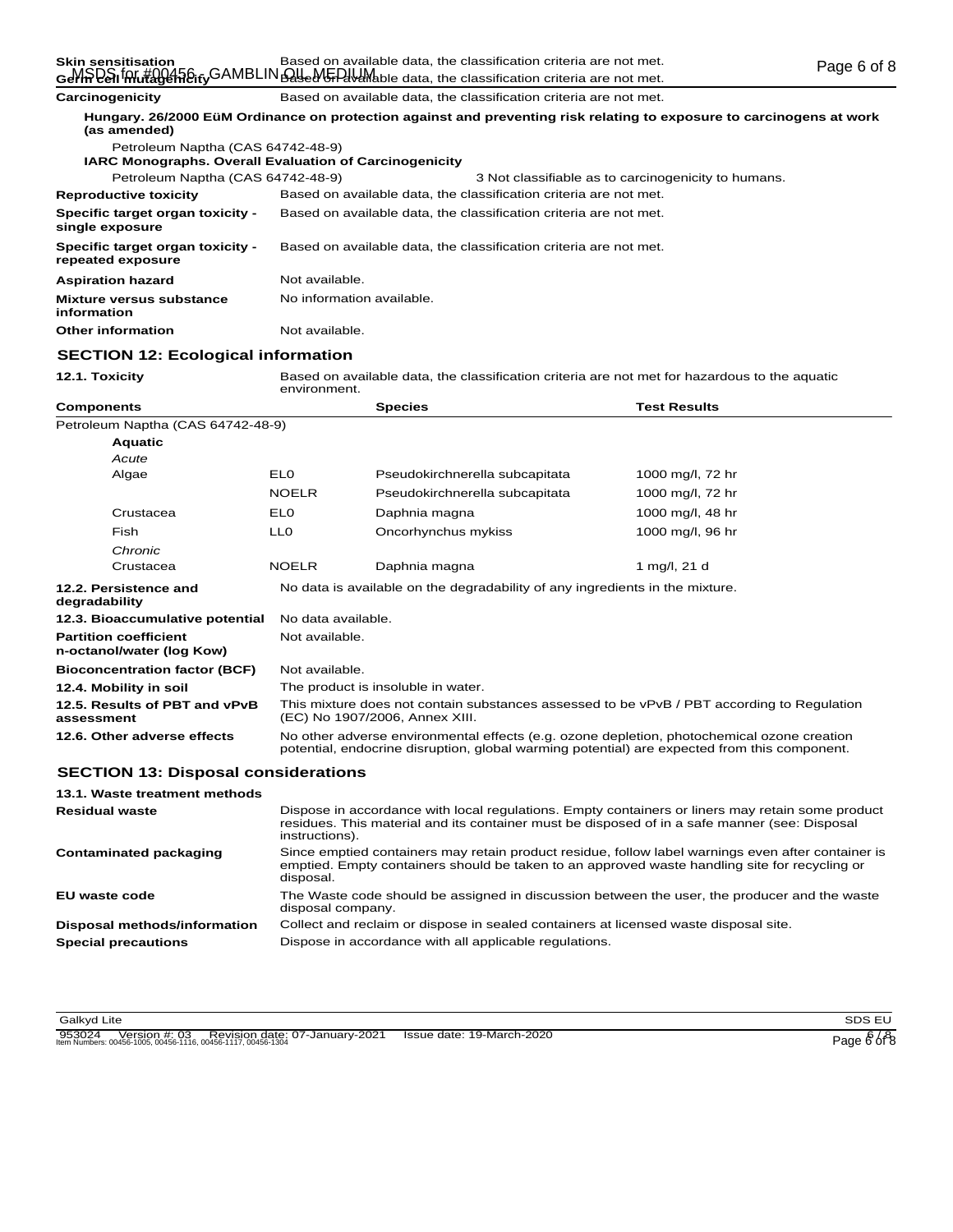14.1. - 14.6.: Not regulated as dangerous goods. **RID**

14.1. - 14.6.: Not regulated as dangerous goods. **ADN**

14.1. - 14.6.: Not regulated as dangerous goods. **IATA**

14.1. - 14.6.: Not regulated as dangerous goods. **IMDG**

14.1. - 14.6.: Not regulated as dangerous goods.

14.7. Transport in bulk Not established. **according to Annex II of MARPOL 73/78 and the IBC**

## **Code**

## **SECTION 15: Regulatory information**

**15.1. Safety, health and environmental regulations/legislation specific for the substance or mixture**

#### **EU regulations**

| Not listed.                                            | Regulation (EC) No. 1005/2009 on substances that deplete the ozone layer, Annex I and II, as amended                                                                                                                      |
|--------------------------------------------------------|---------------------------------------------------------------------------------------------------------------------------------------------------------------------------------------------------------------------------|
| Not listed.                                            | Regulation (EU) 2019/1021 On persistent organic pollutants (recast), as amended                                                                                                                                           |
|                                                        | Regulation (EU) No. 649/2012 concerning the export and import of dangerous chemicals, Annex I, Part 1 as amended                                                                                                          |
| Not listed.<br>Not listed.                             | Regulation (EU) No. 649/2012 concerning the export and import of dangerous chemicals, Annex I, Part 2 as amended                                                                                                          |
| Not listed.                                            | Regulation (EU) No. 649/2012 concerning the export and import of dangerous chemicals, Annex I, Part 3 as amended                                                                                                          |
| Not listed.                                            | Regulation (EU) No. 649/2012 concerning the export and import of dangerous chemicals, Annex V as amended                                                                                                                  |
| Not listed.                                            | Regulation (EC) No. 166/2006 Annex II Pollutant Release and Transfer Registry, as amended                                                                                                                                 |
| Not listed.                                            | Regulation (EC) No. 1907/2006, REACH Article 59(10) Candidate List as currently published by ECHA                                                                                                                         |
| <b>Authorisations</b>                                  |                                                                                                                                                                                                                           |
| Not listed.                                            | Regulation (EC) No. 1907/2006, REACH Annex XIV Substances subject to authorisation, as amended                                                                                                                            |
| <b>Restrictions on use</b>                             |                                                                                                                                                                                                                           |
|                                                        | Regulation (EC) No. 1907/2006, REACH Annex XVII Substances subject to restriction on marketing and use as amended                                                                                                         |
| Petroleum Naptha (CAS 64742-48-9)<br>work, as amended. | Directive 2004/37/EC: on the protection of workers from the risks related to exposure to carcinogens and mutagens at                                                                                                      |
| Petroleum Naptha (CAS 64742-48-9)                      |                                                                                                                                                                                                                           |
| <b>Other EU regulations</b>                            |                                                                                                                                                                                                                           |
|                                                        | Directive 2012/18/EU on major accident hazards involving dangerous substances, as amended                                                                                                                                 |
| Not listed.                                            |                                                                                                                                                                                                                           |
| <b>Other regulations</b>                               | The product is classified and labelled in accordance with Regulation (EC) 1272/2008 (CLP<br>Regulation) as amended. This Safety Data Sheet complies with the requirements of Regulation<br>(EC) No 1907/2006, as amended. |
| <b>National regulations</b>                            | Follow national regulation for work with chemical agents in accordance with Directive 98/24/EC, as<br>amended.                                                                                                            |
| 15.2. Chemical safety<br>assessment                    | No Chemical Safety Assessment has been carried out.                                                                                                                                                                       |
| <b>SECTION 16: Other information</b>                   |                                                                                                                                                                                                                           |
| <b>List of abbreviations</b>                           |                                                                                                                                                                                                                           |
|                                                        | PBT: Persistent, bioaccumulative and toxic.<br>EC50: Effective Concentration, 50%.                                                                                                                                        |

EL0: Effective level, 0%.

Galkyd Lite SDS EU and the SDS EU and the SDS EU and the SDS EU and the SDS EU and the SDS EU and the SDS EU and the SDS EU and the SDS EU and the SDS EU and the SDS EU and the SDS EU and the SDS EU and the SDS EU and the